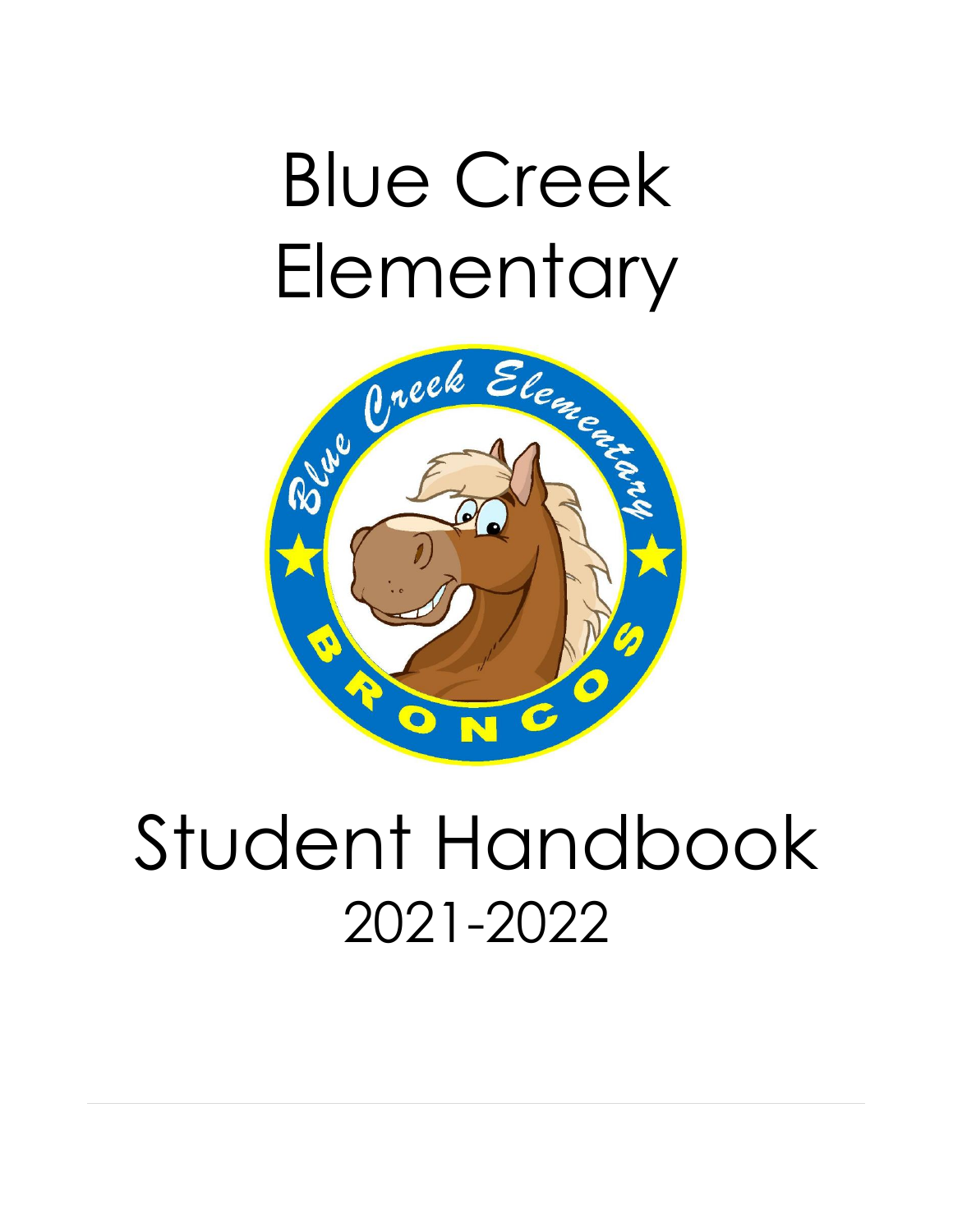

## **Table of Contents**

| School Information3 |  |
|---------------------|--|
| Principals Message4 |  |
|                     |  |

#### **School Policies & Rules**

| Accident/Illness/Injury7             |  |
|--------------------------------------|--|
| Board of Education Policies7         |  |
|                                      |  |
| <b>Bullying, Cyberbullying &amp;</b> |  |
|                                      |  |
|                                      |  |
| Cell Phones and Electronics9         |  |
| Check in & Check Out9                |  |
| Computers & Electronics 9            |  |
|                                      |  |
|                                      |  |
| Discipline Policies 10               |  |
|                                      |  |
|                                      |  |
|                                      |  |
| Face Coverings/Masks11               |  |
|                                      |  |
|                                      |  |
|                                      |  |
| Forms of Payment11                   |  |
|                                      |  |
| Hearing Screenings  12               |  |
|                                      |  |
|                                      |  |
|                                      |  |

| Honor Roll & Principal's List  12 |  |
|-----------------------------------|--|
|                                   |  |
| Inclement Weather 12              |  |
|                                   |  |
|                                   |  |
| Moment of Silence & Pledge of     |  |
|                                   |  |
| National Elementary Honor         |  |
|                                   |  |
| Newsletter/Blackboard  13         |  |
| Parent Teacher Organization       |  |
|                                   |  |
| Promotion Requirements 13         |  |
|                                   |  |
|                                   |  |
| School Counselor  14              |  |
|                                   |  |
|                                   |  |
|                                   |  |
| Student Class Placements 14       |  |
| Student Records & Information 14  |  |
|                                   |  |
| Testing/Assessments 15            |  |
| Textbooks/Library Books  15       |  |
| Title IX Statement 15             |  |
| Transfer/Withdrawing students 15  |  |
| Transportation changes  15        |  |
| Valuables & Money  15             |  |
| Visitors/Volunteers 15            |  |
|                                   |  |
|                                   |  |

#### **Title IX Statement**

Onslow County Schools does not discriminate on the basis of race, color, national origin, sex or disability in its programs or activities. The following person has been designated to handle inquiries regarding Title IX: Title IX Coordinator, Onslow County Schools, 200 Broadhurst Road, Jacksonville, N.C. 28540 (910) 455-2211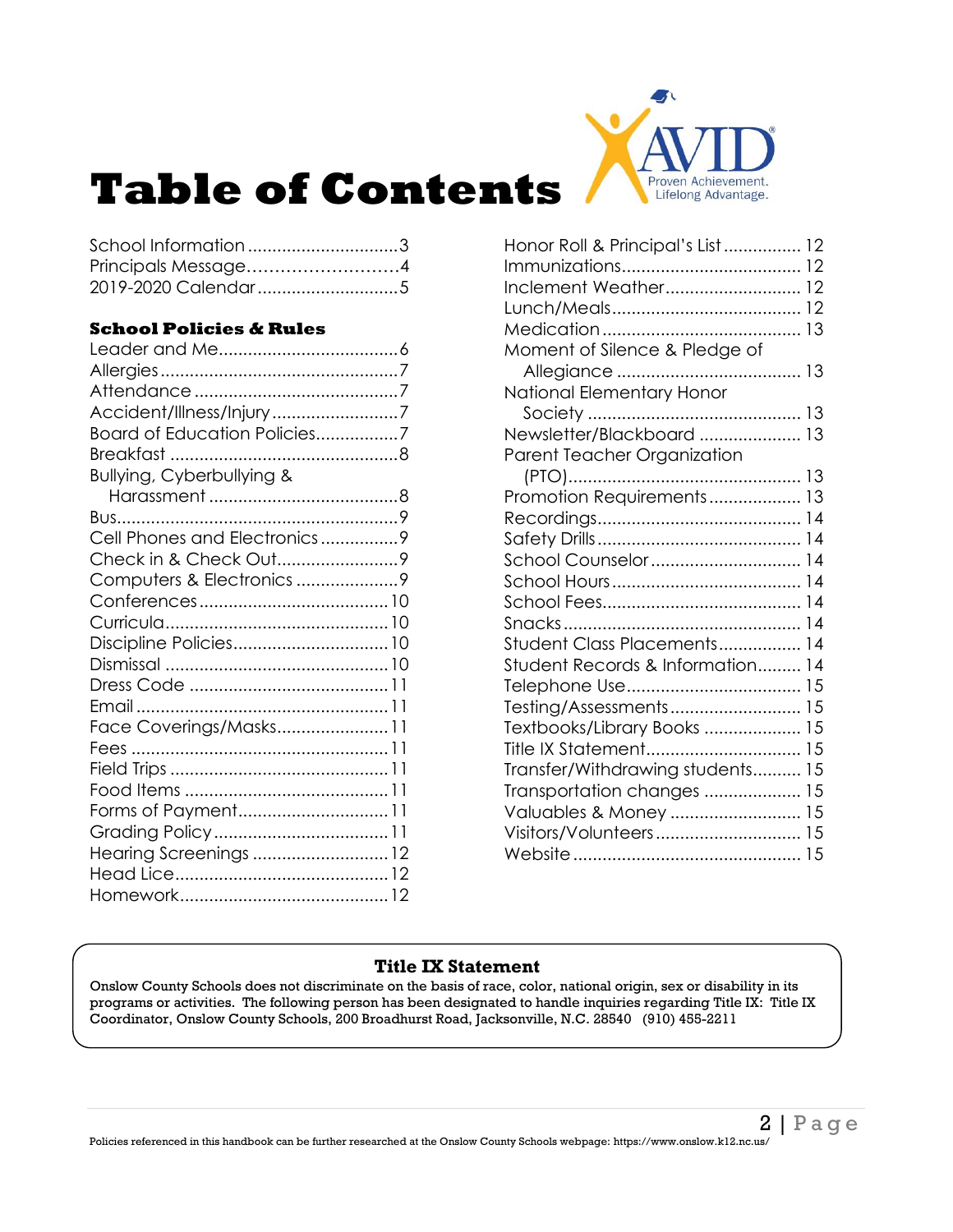## **Blue Creek Elementary School**

Equity and Excellence in education

#### **Mission Statement**

It is the mission of Blue Creek Elementary to enhance student achievement and foster leadership through inquiry methods of instruction.

#### **Purpose**

Our purpose is to educate and socialize children.

#### **Office Hours**

6:45 a.m. – 3:30 p.m. **School Hours** 7:00 a.m. -2:15 p.m.

1260 Burgaw Highway Jacksonville, NC 28540 (910)347-1717 (office) (910) 347-0095 (fax)

#### **Administrative Team**

Shanta' Cooks, Principal shanta.cooks@onslow.k12.nc.us

Cheryl Twigger, Assistant Principal cheryl.twigger@onslow.k12.nc.us

Laurie McLeod, Secretary/Treasurer Brenda Correa, Data Manager Julie Shivar, Receptionist Beth Atkins, Guidance Counselor

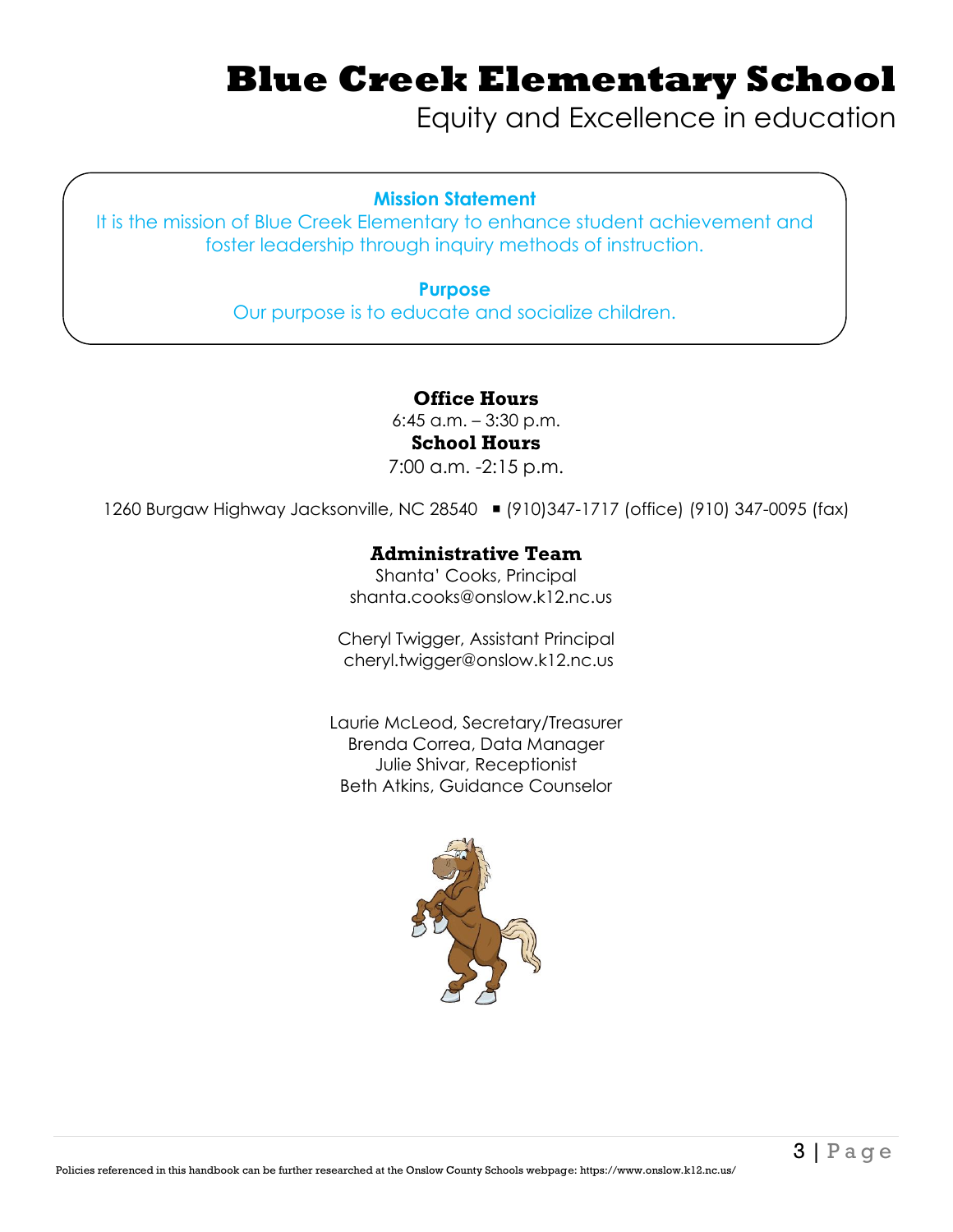Dear Parents, Guardians, and Families:

Welcome to Blue Creek Elementary School! The Student-Parent Handbook is a resource for you and your student and is a tool that will provide you with basic information. This publication provides only a brief explanation of school policies and routine procedures and is used in conjunction with the Onslow County Schools Student Related Board of Education Policies and School Bus Safety Regulations Handbook**.** Please note that this handbook is not all inclusive, especially regarding discipline. Your child is important to us at Blue Creek and our aim is to provide the best and most appropriate education program possible.

The teamwork and collaboration of the student, parent/guardian, and teacher is critical to the success of all students. Positive feelings about attending school, your child's teacher, and the total school program will help your child succeed educationally. When you have a concern, please do not hesitate to call the school to schedule a conference with your child's teacher. I welcome your suggestions, concerns, and support as we make this another great year at the Creek!

The COVID-19 pandemic has necessitated some changes to Blue Creek Elementary school policy for the 2021-2022 school year. We will continue to practice health and safety protocols as directed by Onslow County Schools. Please know that these guideless are in place to protect the health of our students and staff members.

The 2021-2022 school year promises to be filled with exciting learning opportunities for your student. Please keep this handbook to refer to throughout this year.

The 2021-2022 school year is going to be AMAZING at the CREEK

Sincerely,

Shanta' Cooks

**Principal**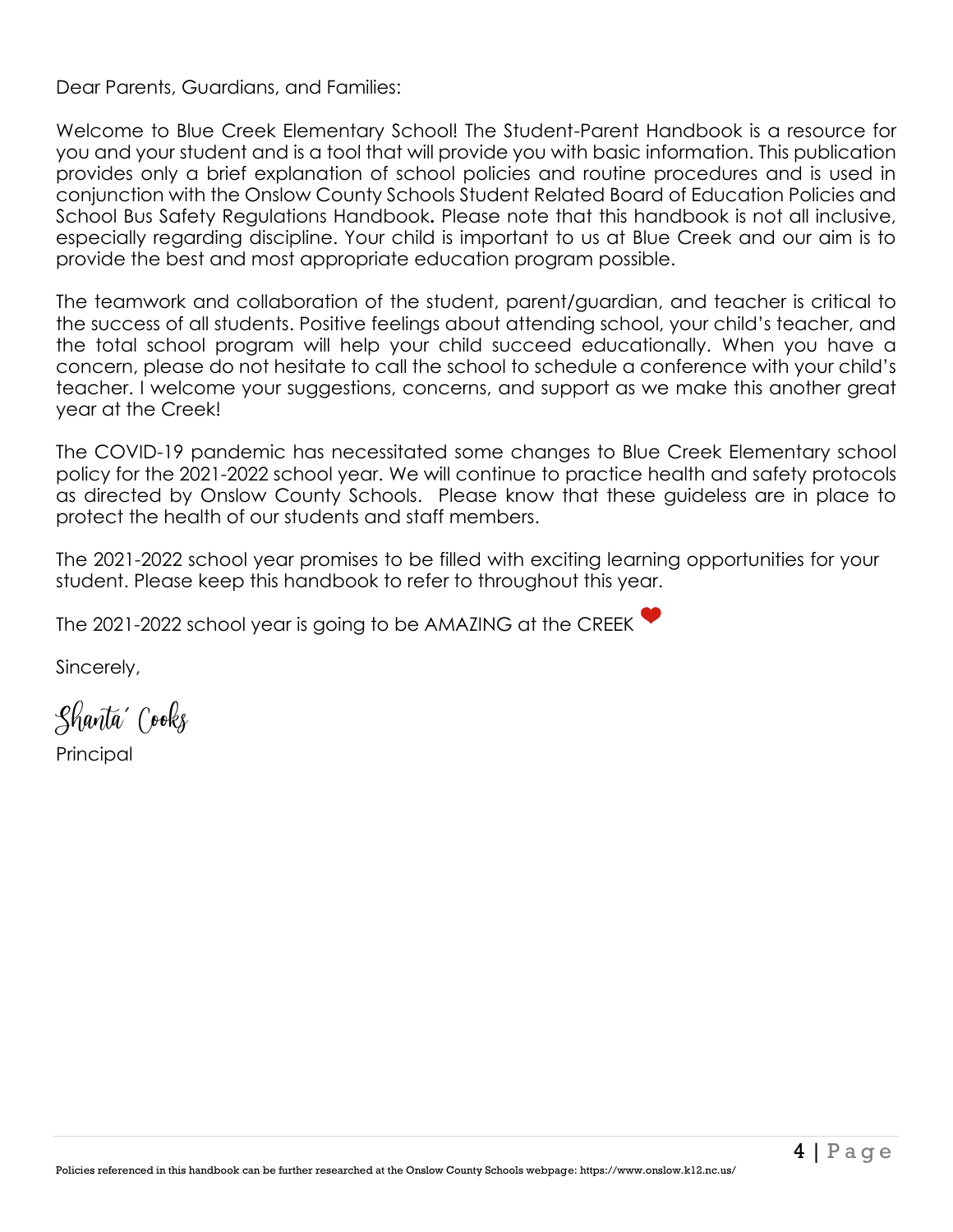#### **APPROVED April 6, 2021**

#### **Onslow County Schools** 2021-2022 School Year Calendar **Elementary School**

#### **APPROVED** April 6, 2021

Oct





| March 2022 |    |                |           |          |
|------------|----|----------------|-----------|----------|
| M          | TU | W              | <b>TH</b> | F        |
|            | 1  | $\overline{2}$ | 3         | Δ        |
| 7          | 8  | 9              | 10        | 11       |
| 14         | 15 | 16             | 17        | 18<br>PD |
| 21         | 22 | 23             | 24        | 25       |
|            |    |                |           | G        |
| 28         | 29 | 30             | 31        |          |





6 7 8

20  $\overline{21}$ 

27

28

F ī R

н

22

29

 $\overline{M}$ 

 $\overline{4}$  $\overline{\mathbf{5}}$ 

18

w  $\overline{25}$   $\overline{\mathbf{v}}$  $\overline{\mathbf{w}}$  $\overline{H}$ 

19

26





| <b>May 2022</b>                |    |    |    |    |
|--------------------------------|----|----|----|----|
| M<br>TU<br>W<br><b>TH</b><br>F |    |    |    |    |
| 2                              | 3  | 4  | 5  | 6  |
|                                |    |    |    |    |
|                                |    |    | ı  |    |
| 9                              | 10 | 11 | 12 | 13 |
|                                |    |    |    |    |
| 16                             | 17 | 18 | 19 | 20 |
|                                |    |    |    |    |
|                                |    |    |    |    |
| 23                             | 24 | 25 | 26 | 27 |
|                                |    |    |    |    |
| 30                             | 31 |    |    |    |
|                                |    |    |    |    |
| н                              |    |    |    |    |

 $M$  TU  $W$  TH F 1  $\overline{4}$  $\overline{\mathbf{5}}$ 6  $\overline{7}$  $\overline{\mathbf{8}}$  $\overline{11}$ 12 13 14 15 w 18 19 20 21 22 25 26 27 28 29 G PD

|                | February 2022 |                |           |    |
|----------------|---------------|----------------|-----------|----|
| M              | TU            | w              | <b>TH</b> | F  |
|                | 1             | $\overline{2}$ | 3         | Δ  |
| $\overline{7}$ | 8             | 9              | 10        | 11 |
|                |               |                | PD        |    |
| 14             | 15            | 16             | 17        | 18 |
| 21             | 22            | 23             | 24        | 25 |
| w              | ı             |                |           |    |
| 28             |               |                |           |    |

| <b>June 2022</b> |                      |          |           |    |
|------------------|----------------------|----------|-----------|----|
| M                | <b>TU</b>            | <b>W</b> | <b>TH</b> | F  |
|                  |                      | 1        | 2         | з  |
| 6                | 7                    | 8        | 9         | 10 |
|                  | $G^{\bullet\bullet}$ | w        | w         | w  |
| 13               | 14                   | 15       | 16        | 17 |
| 20               | 21                   | 22       | 23        | 24 |
| 27               | 28                   | 29       | 30        |    |

| Legend |                               |  |
|--------|-------------------------------|--|
|        | <b>First Day for Students</b> |  |
| н      | Holiday                       |  |
| w      | <b>Teacher Workday</b>        |  |
| L      | <b>Leave Day</b>              |  |
| PD     | <b>Prof Dev Day</b>           |  |
|        | <b>Last Day for Students</b>  |  |
|        | <b>Interim Reports</b>        |  |
| G      | <b>End Grading Period</b>     |  |
| R      | <b>Report Cards</b>           |  |
|        |                               |  |

Holiday (H) - No school for students and all staff.

Teacher Workday (W) - No school for students.

Leave Day (L) - No school for students and 10-month staff.

Professional Development Days [Prof Dev Day] (PD) - 3-hour early release for students with professional development for staff.

Make-up days may be Teacher Workdays or Leave Days. Additional make-up days to be determined as needed.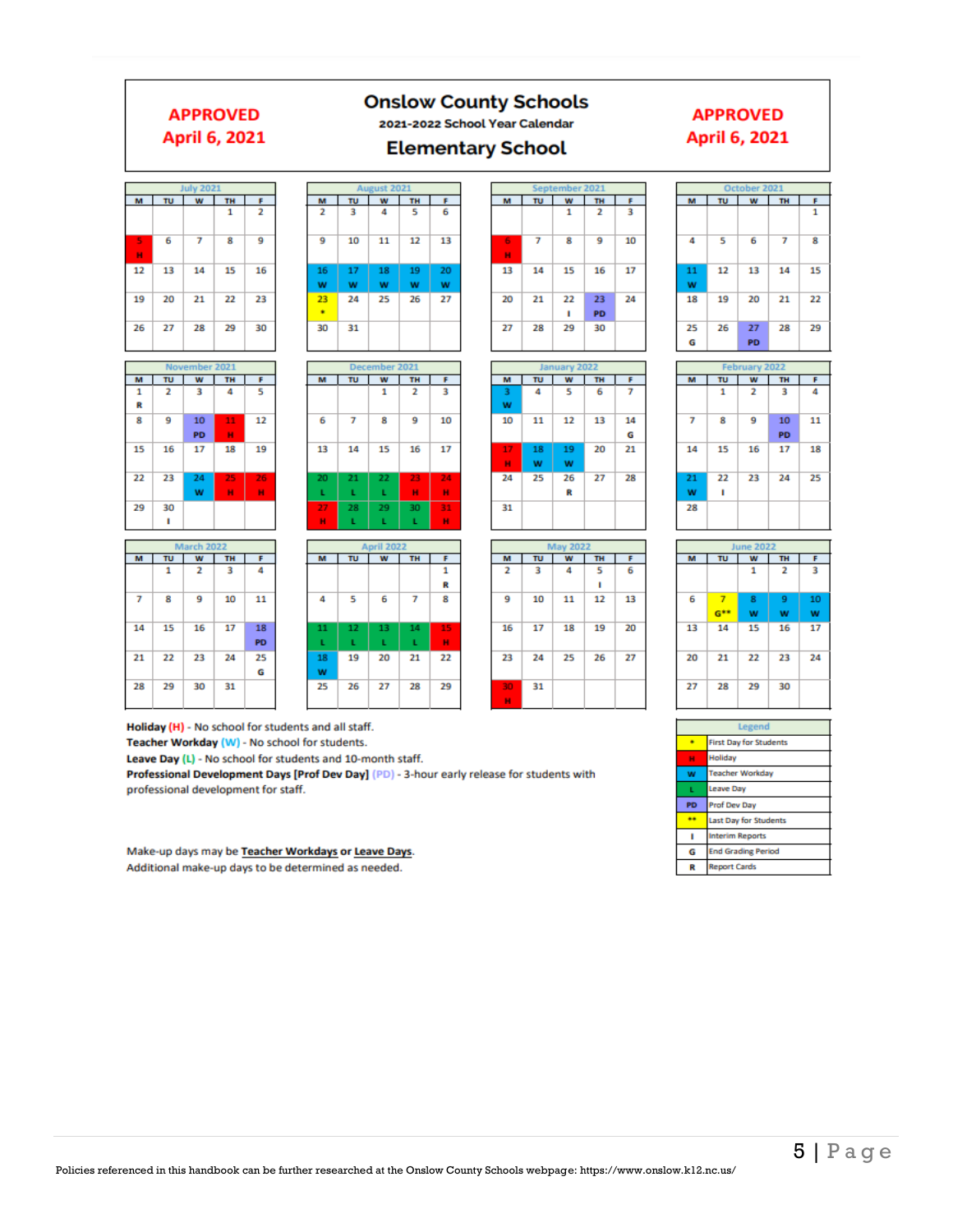The Leader in Me

Blue Creek Elementary is proud to be a "The Leader in Me" school. Additional information about The Leader in Me can be found at:<http://www.theleaderinme.org/>

### The 7 Habits of Happy Kids

Habit 1: Be Proactive Habit 2: Begin with the End in Mind Habit 3: Put First Things First Habit 4: Think Win-Win Habit 5: Seek First to Understand, then to be Understood Habit 6: Synergize Habit 7: Sharpen the Saw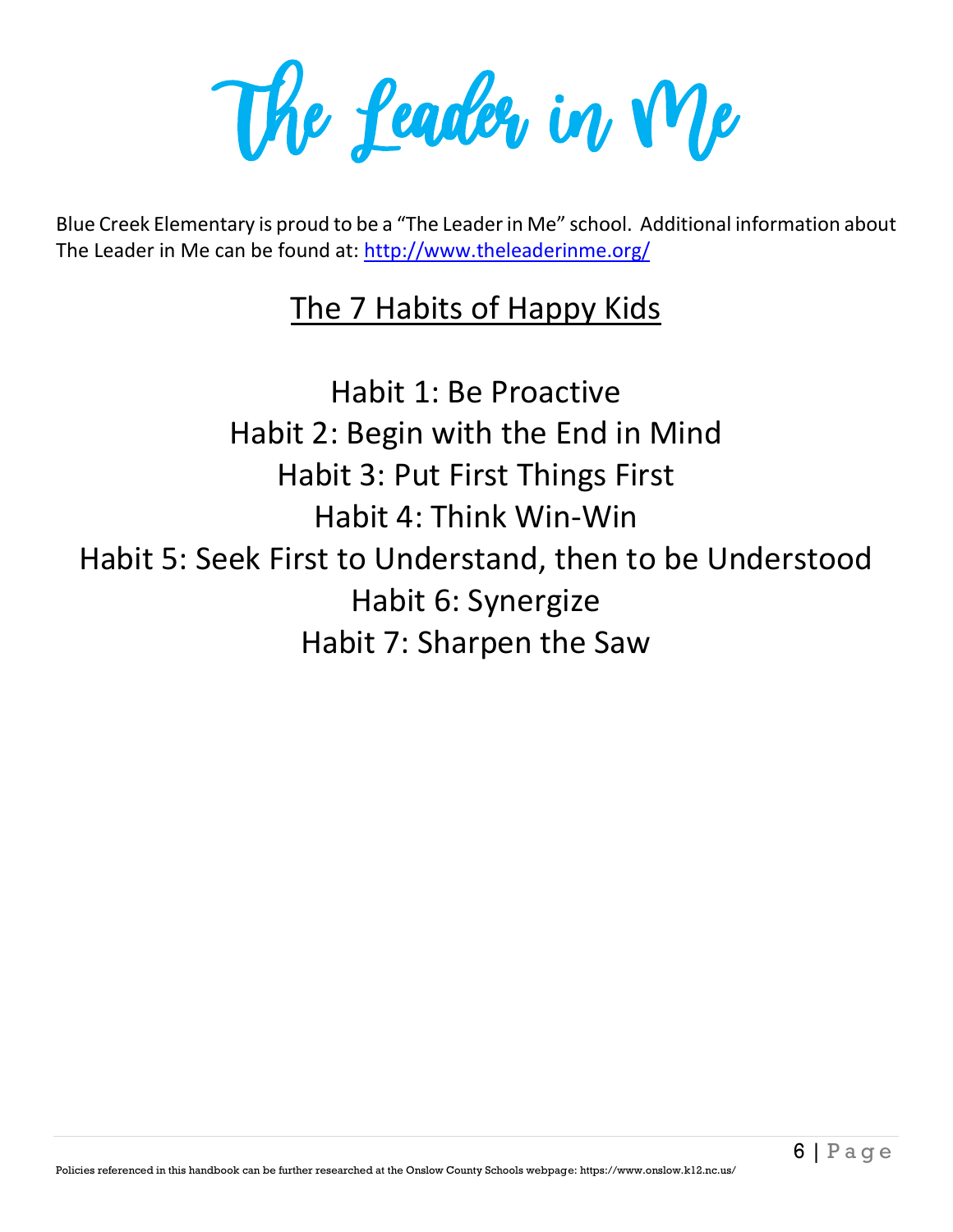#### **ALLERGIES**

If your child has allergies, please be sure that the school is made aware of the specific allergies and has a copy of all relevant medical documentation. Classroom teachers may send home additional information specific to allergies of students in their classrooms.

#### **ABSENCES/ATTENDANCE**

Attendance in school is an integral part in developing a positive attitude toward school and the teachinglearning process. Regular attendance develops patterns of behavior essential to academic achievement and personal success in life. **Therefore, absences, tardies, and early checkouts should be limited to illness or other extenuating circumstances**.

NC General Statue 115C-378 requires that every child between the ages of 7 and 16 years (or younger if enrolled) attend school. Parents/legal guardians have the responsibility for ensuring that students attend school daily and "shall notify the school of the reason for each known absence in accordance with local board policy." For a child to be counted present, he/she must be in attendance at least one half of the school day. Anyone who checks out before **10:50** or checks in after **10:50** is counted absent.

#### **STUDENTS SHOULD STAY HOME IF THEY ARE SICK AND/OR SHOWING ANY POTENTIAL SYMPTOMS OF COVID-19.**

On the day returning after an absence, a note must be given to the child's homeroom teacher that includes the date(s) of absence, reason for absence, and parent's signature. All notes are kept on file in the office.

Absences will be considered excused for the following reasons only: **See Also: OCS Board Policy 4400**

- 1. Personal illness or injury; quarantine (of student)
- 2. Death of an immediate family member (parents, siblings and grandparents of the student)
- 3. Educational opportunity approved in **advance** by the principal (Family vacations and trips are **not** educational opportunities.)
- 4. Medical or dental appointments for the student only
- 5. Court/administrative procedings for the student
- 6. Religious observances (approved in advance)
- 7. Military family leave (See Board Policy 4400)

All other absences are considered unexcused. \*All tardies are marked as unexcused unless a doctor's note is presented upon check-in.

#### **Onslow County Board Policy 4400- Attendance in Grades K-5**

For a student to be considered for promotion to the next grade level, an elementary school student should be in attendance for a minimum of 160 days. Extenuating circumstances shall be considered by the principal.

When total absences (excused or unexcused) exceed 10 days per semester, further documentation will be required (doctor's statement, court documentation, etc.) Absences not documented will be referred to the proper authorities.

**Excessive Absences:** The school social worker tracks all student absences. An investigation by the principal is conducted for all students with excessive absences to determine if the parent/guardian has made a good faith effort to comply with the law. Dependent upon the outcome of the investigation, the principal in conjunction with the social worker may notify the District Attorney and the Director of Social Services as required by G.S. 115C-378.

#### **ACCIDENT, ILLNESS OR INJURY OF STUDENTS**

In case of serious illness or injury, the following procedure will be followed:

- 1. If a student becomes ill or injured at school, his/her parent or guardian shall be notified as soon as possible.
- **2. Students showing symptoms of COVID-19 will be isolated from other students and will need to be picked up as soon as possible.**
- 3. A student who is ill or injured shall not be removed from school until the parent or guardian has been notified, or until a reasonable attempt to reach the parent or guardian has met with failure.
- 4. If a reasonable attempt to reach a parent or guardian meets with failure in cases of emergency due to critical illness or injury, a student will be sent to the hospital in a Rescue Squad vehicle. The parent will assume the responsibility for the cost of the transportation and medical attention.
- 5. If the principal feels a child must be quickly transported to an emergency room, the child will be taken. The parent will be notified as quickly as possible.
- 6. Students should remain fever and symptom free (without the use of medication) for 24 hours before returning to school.

#### **BOARD OF EDUCATION POLICIES**

BCE is obligated to follow all policies as established by the Onslow County School Board. These policies are published on the Onslow County Schools Website. Board policies are updated periodically, and changes are posted to the online policy manual. Updates to any School Board Policy shall supersede any policy cited in this handbook. Onslow County Schools will provide students and parents with a handbook of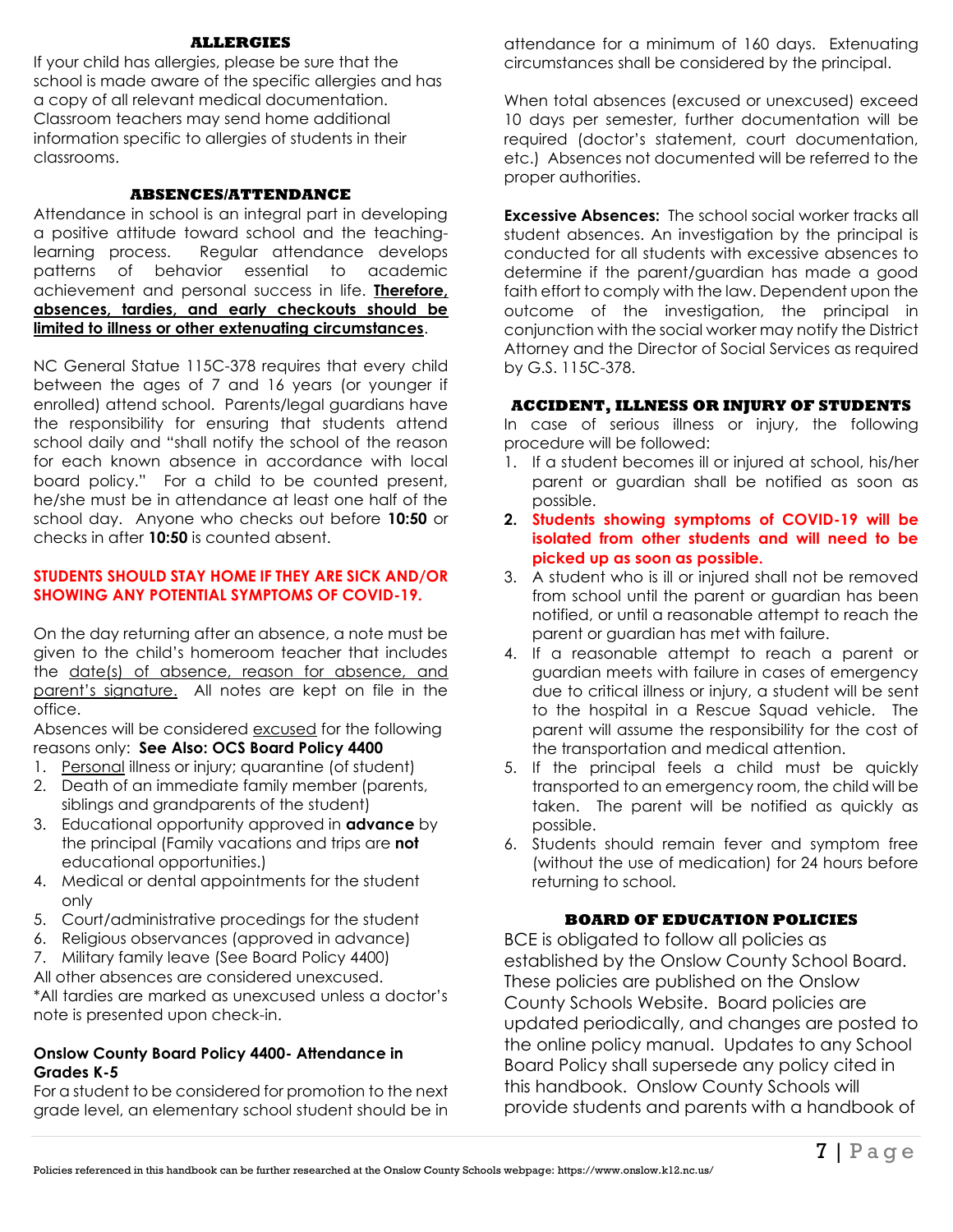Student Related Board of Education Policies and School Bus Safety Regulations on an annual basis.

#### **BREAKFAST**

The school cafeteria opens each morning at 7:00 for breakfast. Students will report to their classrooms when they arrive at school. Students will be sent to the cafeteria for breakfast by homerooms. For additional information see" Lunch/Meals."

#### **BULLYING/CYBERBULLYING/HARRASSMENT**

The terms harassment and bullying are defined by Board policy as any pattern of gestures or written, electronic or verbal communications, or any physical act or any threatening communication that:

- Places a student in actual and reasonable fear of harm to his or her person or damage to his or her property or;
- Creates or has the potential to create a hostile environment by substantially interfering with or impairing a student's educational performance, opportunities, or benefit.
- Creates a substantial disruption to the orderly operation of the school.

"Hostile environment" means that the victim subjectively views the conduct as harassment or bullying and that the conduct is objectively severe or pervasive enough that a reasonable person would agree that it is harassment or bullying.

#### **Reporting Bullying & Harassment**

Bullying/harassment reporting forms for teachers, parents, and students are available in the front office and on the school's webpage. Reports may be made anonymously or submitted directly to the school administrative team.

Harassment, bullying or cyberbullying may include, but are not limited to the following [and may be made verbally, in writing, via electronic message (text message, Tweet, post to a social media site or discussion board, etc.)]:

- Derogatory, demeaning, intimidating, or defaming statements and/or gestures to or about a student.
- Intentional emotional harm to a student by exclusion and/or isolation
- Hostile comments about another student's race, religion, disability, ethnicity, gender,

and/or sexual orientation for the purpose of causing them to feel disliked or humiliated.

• Unwelcome and uninvited physical contact or threats of physical contact that demean or offend the victim and result in a hostile environment for the victim.

Any student who engages in bullying may be subject to counseling within the school – and disciplinary action up to and including suspension and a referral to law enforcement.

Students are expected to immediately report incidents of bullying to the teacher, counselor, or school administration. Students can rely on staff to promptly investigate each complaint of bullying in a thorough and confidential manner.

Any staff who witness acts of bullying are required to take immediate steps to intervene.

If a student or parent feels the appropriate resolution of the investigation or complaint has not been reached, the student or parent should contact the principal or the Onslow County Schools Student Services Office.

Retaliatory behavior against any complainant or participant in the complaint process is strictly prohibited.

#### **Bullying Prevention:**

- All staff receive bullying awareness professional development throughout the school year.
- Teachers are trained in the use of classroom meetings for problem solving.
- The school counselor and Military Liaison conduct regular anti-bullying and bullying awareness sessions in all classrooms.
- Students participate in Common Sense Media digital etiquette sessions throughout the year.
- Bullying awareness and anti-bullying information is shared with parents and stakeholders via the bi-monthly BCE Newsletters.

#### **BUSES**

Parents should review bus rules and regulations that are printed in the *Onslow County Schools Student Related Board of Education Policies and School Bus Safety Regulations Handbook.* A copy of this handbook is provided to every student annually. All changes must be approved by administration before the student boards the bus. Approval is contingent upon the reason for the request and the capacity of the buses. Request must be made in writing prior to 1:00.

**NO changes will be taken over the phone.**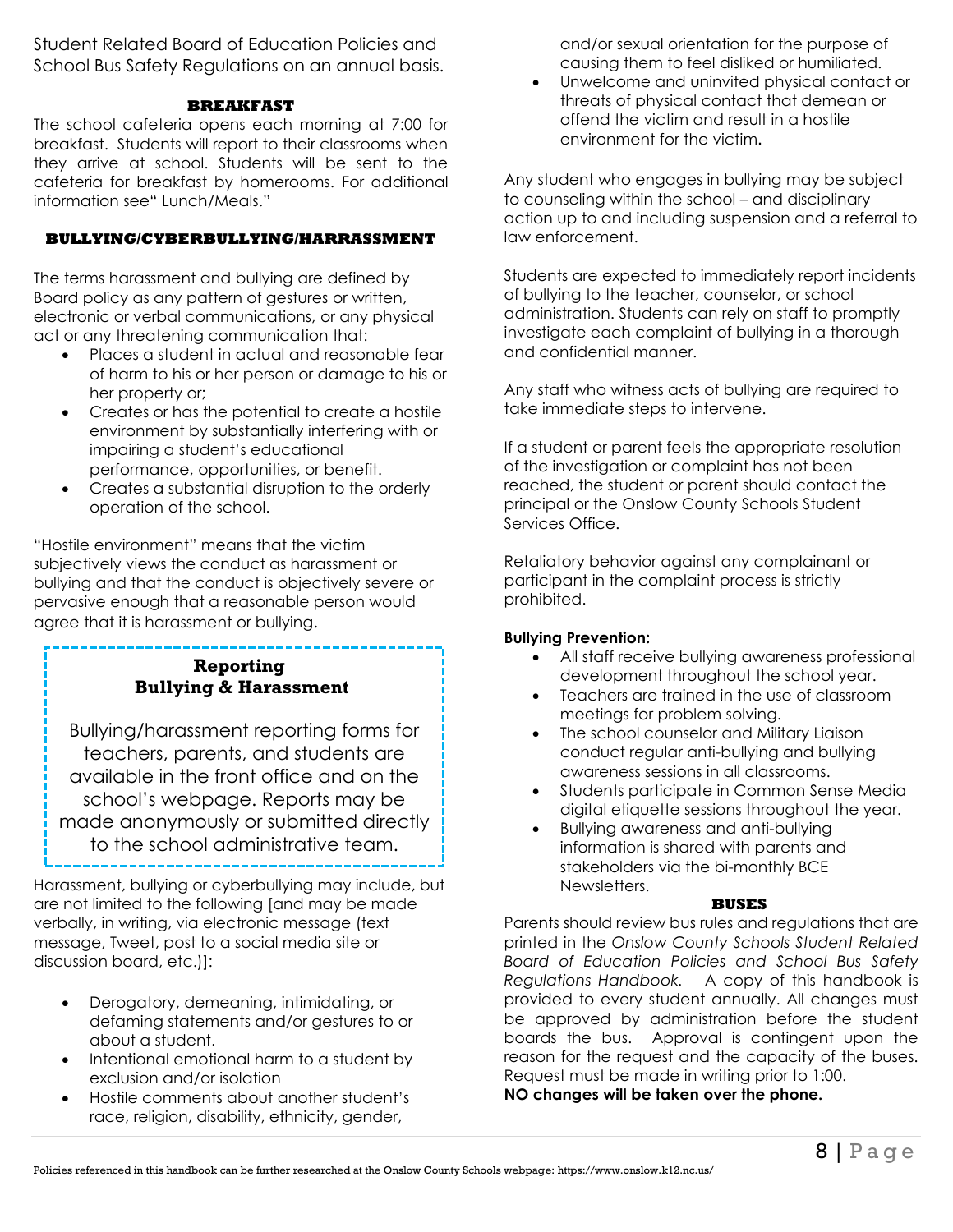- **1.** Be at the designated bus stop on time.
- **2.** Good conduct is expected while waiting at and departing from the designated bus stop.
- **3.** When boarding the bus, go directly to your assigned seat, and remain seated while the bus is moving.
- **4.** Refrain from throwing any objects.
- **5.** Refrain from yelling, talking loud, or any other distracting behavior.
- **6.** Keep arms and head inside the bus.
- **7.** Follow all directions the first time they are given.
- **8.** Eating, drinking, chewing gum, littering, and use of electronics is prohibited on the school bus.
- **9.** Keep the aisles clear at all times.
- **10.** Parents are responsible for any damage done to the bus by their children.
- **11.** Large objects can obscure the driver's view of the road and the students. Therefore, no large objects such as flowers, balloons, or large projects may be carried on the bus.
- **12.** Riding the bus is a privilege; however, suspension of privileges may result at he discretion of administration

#### **DUE TO THE COVID-19 PANDEMIC, FACE MASKS WILL BE MANDATORY FOR STUDENTS ON BUSES.**

#### **CELLPHONES/ELECTRONICS**

To provide an atmosphere conducive to learning and free from electronic distractions, students are expected to keep cell phones turned off and out of sight during school hours. For students who commute to and from school on school-bus transportation, all devices must be turned off prior to boarding in the morning and remain off until departing transportation in the afternoon. When cell phones are in sight or turned on, they will be confiscated by school staff.

The device will be turned into the front office for safekeeping. The student's parent/guardian will be able to pick up the device from the office during office hours (7:00 - 3:00). Multiple offenses may result in the student's loss of privileges to have electronic devices on campus.

#### **CHECKING IN/OUT**

The school day begins at **7:00 a.m.** All students who arrive at school after **7:30 a.m.** are tardy and must check in at the office **accompanied by a parent/ guardian**. In order to check a student out from school, parents/guardians must follow the following procedure:

- 1. Only parents/guardians/designee may check students out of school.
- 2. The parent/guardian/designee must present a picture ID that will be compared to the child's demographic file before the child is released. This is a safety procedure and there will be no exceptions.

3. Students will not be able to be checked out after 1:50.



To avoid classroom disruptions, all parents/visitors on campus should wait in the front office for students being dismissed. Additionally, parents/visitors will not be permitted to walk tardy students to class.

In accordance with Onslow County Board Policy 4400, students are expected to be in attendance to participate in instruction throughout the school day. Excessive tardiness and early checkouts will be referred to the appropriate authorities and may also be considered by the principal when making promotion/retention determinations.

#### **COMPUTERS & ELECTRONICS**

Blue Creek Elementary is committed to delivering a 21st century education through the use of technology. Students in all grade levels will be assigned laptop computers via the Onslow County 1:1 initiative. The OCS technology usage fee is \$25 per student.

The Student Technology Responsibility Statement, along with applicable Board of Education policies and program guidelines, will govern the issuance and use of 1:1 student devices at Blue Creek Elementary School. Unreturned school equipment will be the financial responsibility of the student.

#### **Guidelines & Reminders**

- The electronic devices are the property of Onslow County Schools and Blue Creek Elementary School and must be returned at the end of the school year (or when a student withdraws, transfers, loses privileges, or otherwise ceases to attend the school). Devices will be assigned to students at the beginning of the year, and each student will continue to use his/her assigned device for the school year. The school maintains the authority to suspend or revoke technology privileges and internet access.
- *Parents/guardians may be held financially responsible for damaged, lost, or stolen equipment, devices, or components.* The cost of a lost or damaged device with accessories is approximately \$700 (\$637 for the laptop and \$63 for the charger). Prices are subject to increase.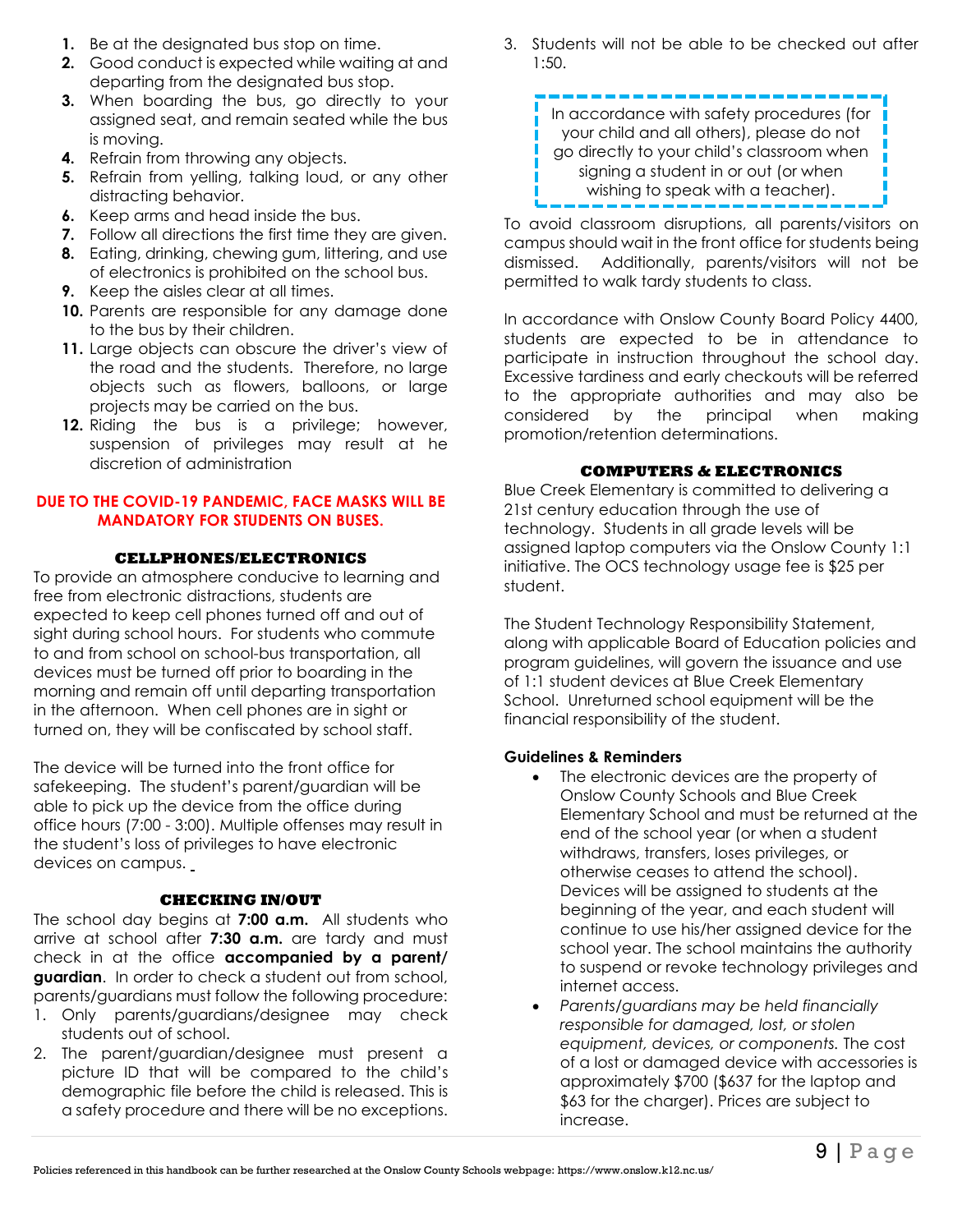- Students should only use the devices for sites, software, and tasks approved by the school.
- All usage on the devices is monitored by the school and by the district. Usage is governed by OCS Board Policy 3225/7320.
- Students who do not show responsibility in accessing the Internet or in using and caring for their equipment may lose some or all of their privileges.
- Parents/guardians and students must sign school technology and digital media documents before equipment can be issued to students. Documents include the following agreement:

*"As a user of the Onslow County schools computer network, I have read and hereby agree to comply with Board Policy 3225/7320, Internet in the Educational Program. I further acknowledge that I have no expectation of privacy in the use of any school computer or device; that if I engage in incidental personal use, I will use only my assigned email program to communicate; and that I will not use nor will I attempt to use, access, or query any nonschool sanctioned internet email service; search, social networking, blog, bulletin board, or chat service; or web or cloud-based electronic service/website. This agreement will remain in effect until terminated in writing. I understand that any violation of OCS Board Policy 3225/7230, Internet in the Educational Program, shall result in loss of access privileges and may result in disciplinary action. I agree to utilize any district-owned equipment issued to me for the purposes it was intended."*

#### **CONFERENCES**

Parent-teacher conferences are encouraged to improve communication among parents, teachers, and students. If you would like to schedule a conference, notify the teacher in writing or call the school at 347-1717 to make an appointment.

#### **CURRICULA**

All students at Blue Creek Elementary School will be instructed according to the North Carolina Standard Course of Study. Students will also receive instruction in enrichment classes such as Art, Music, P.E., Media, and Technology on a regular basis.

#### **DISCIPLINE POLICES**

The staff of Blue Creek Elementary is committed to providing a Safe & Civil school environment for learning. We expect our students to Be Safe, Be Team Players, Be Accountable for their actions, and always be Respectful to others. BCE is a school-wide PBIS school.

In the past, school-wide discipline has focused mainly on reacting to specific student misbehavior by implementing punishment-based strategies including reprimands, loss of privileges, office referrals, suspensions, and expulsions. Research has shown that the implementation of punishment, especially when used in the absence of other positive strategies, can be ineffective. Introducing, modeling, and reinforcing positive social behavior is an important step of a student's educational experience. Teaching behavioral expectations and rewarding students for following them is a much more positive approach than waiting for misbehavior to occur before responding. The purpose of school-wide PBIS is to establish a climate in which appropriate behavior is the norm.

Most misbehavior will be taken care of by the classroom teacher in accordance with the classroom management plan. For persistent discipline problems or severe acts of inappropriate behavior students may be referred to the administration.

#### **SCHOOL RULES:**

- 1. Be courteous and respectful to staff and students.
- 2. Keep hands and feet to themselves at all times.
- 3. Remain quiet and orderly in the buildings and on the school grounds.
- 4. Bring only educationally necessary materials to school. Items such as toys, games, electronics, matches, or sharp objects are not allowed on school grounds and buses. The school is not responsible for lost or stolen items.

#### **DISMISSAL**

Blue Creek Elementary has a new dismissal process due to the COVID-19 pandemic. Buses will now depart campus prior to car rider dismissal. Bus riders will head to buses at approximately 2:00 each day. Buses will now load (and drop off in the morning) in front of the main building/cafeteria. Car rider pick up begins at 2:15 and will now take place in the car line in front of the multipurpose room. Each student will be assigned a number. Parents will display a placard on their sun visor with the number of all children in their vehicle. Staff will call students to car line for dismissal. Any changes to afternoon transportation must be made prior to 1:30 p.m. in writing. Transportation changes will not be accepted over the phone. See Transportation Changes for more details.

#### **DRESS CODE**

Blue Creek Elementary School, in accordance to OCS Board Policy has adopted the following dress code guidelines:

• Hats should not be worn inside any building. This applies to both male and female students.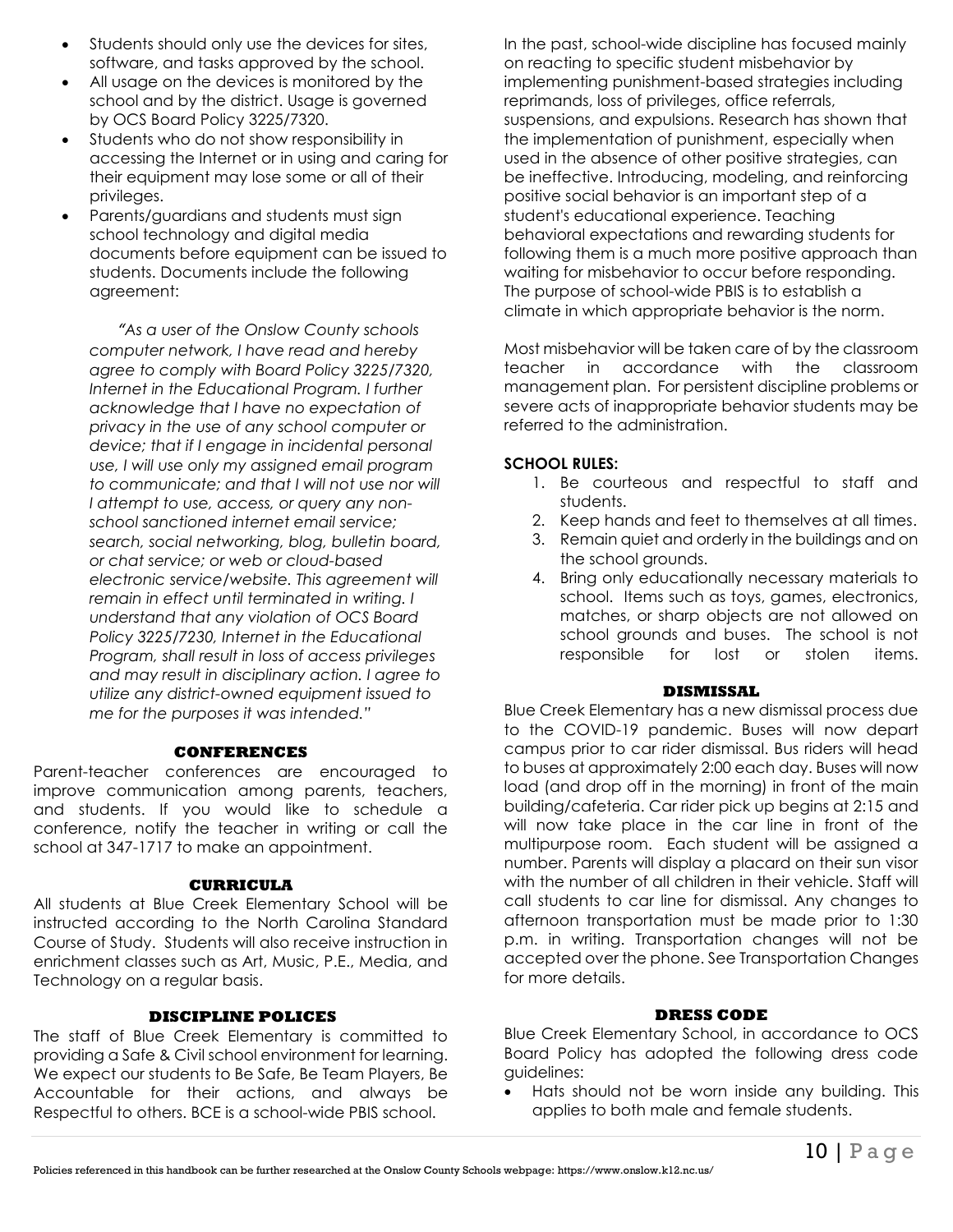- Shorts, skirts, and skorts must be appropriate length. Use the "fingertip rule" as a general guideline.
- Appropriate shoes should be worn for safety reasons. Flip flops, cleats, high heels and Heelies® are not allowed at any time. Sandals that expose the toes are not permitted during PE and structured recess which occurs each day. Students may wear sandals that have an ankle strap on non-PE days.
- Baggy or "Sagging" of pants or shorts is not permitted. A belt must be worn if pants are not able to stay at the waist.
- Wearing long chains or spiked jewelry is not permitted.
- Clothing, **including face masks,** should not contain vulgar or obscene language or pictures.
- Clothing that represent gang affiliation; encourages the use of tobacco, alcohol or other drugs; or contains the use of profanity, sexually explicit, or other messages that would cause substantial disruption or material interference with school activities- or invade the rights of others-is not permitted.
- Shirts must reach the wait of pants; midriff, stomach, or lower back may not be exposed.
- Tank tops (boys and girls), spaghetti strap shirts, and halter tops are not permitted until another shirt is worn over or under these garments.

If a student is dressed inappropriately, the parent or guardian may be contacted to bring an appropriate change of clothing. If an adult is unable to be reached or unable to bring a change of clothes an alternate garment may be loaned to the student to wear for the day.

#### **EMAIL**

If you have a concern or need to communicate with your child's teacher, each OCS employee has an email account.

Teacher Email: [firstname.lastname@onslow.k12.nc.us](mailto:firstname.lastname@onslow.k12.nc.us)

Another quick method of finding a teacher's email address is to go to the school website and follow the links to the teachers webpage. When you click on the teaches name, you will be given a link for email.

#### **FACE COVERINGS/MASKS**

Students will be required to wear face coverings/masks on school buses. Students will also be required wear masks/face coverings in the school building and classrooms. The District is providing two washable masks per student for the 2020-2021 school year. Student face masks must be appropriate for school.

#### **FEES**

The Onslow County Board of Education has established the following fees:

| Art                    | \$1.00  |
|------------------------|---------|
| Instructional Supplies | \$5.00  |
| 1:1 Laptop Usage Fee   | \$25.00 |
| Insurance (optional)   | TRD     |

**\*Students are held responsible for lost and damaged textbooks, library books, and laptops.**

#### **FIELD TRIPS**

Students may have opportunities to participate in off campus activities throughout the year. Information on the purpose of the trip, the cost, and schedules will be shared with parents before the trip. Many of the trips require special bus arrangements and advance ticket purchases. Therefore, we ask that you please adhere to the payment deadlines and due dates for permission slips. Parental permission slips will be required for all students who leave campus during the school day for a field trip.

#### **Please note that no refunds will be given.**

#### **FOOD ITEMS**

Due to the number of students who have food allergies and because of the potential for food borne illnesses, items brought in for birthdays and classroom celebrations must be purchased from stores.

#### **FORMS OF PAYMENT**

Cash and checks are accepted when making payments to Blue Creek Elementary School. Your current address and phone number must be included on the check. Onslow County Schools uses a check recovery company for all returned checks. There will be a \$25 fee for all returned checks.

When making payments for lunch accounts, make payment to Child Nutrition. You can visit the cafeteria to make payments or pay online using a credit card. The website is www.lunchprepay.com. You will need your student's lunch number. This can be provided by the teacher, the cafeteria, or in the office.

#### **GRADING POLICIES**

Report cards are sent home every nine-weeks. Interim reports are sent home midway through the grading period on the dates designated on the Onslow County School calendar. We will have school-wide conferences on October \_\_\_, 2021. Kindergarten, 1st, and 2<sup>nd</sup> grades students report cards use an A, O, B grading system: K-2 A: Above grade level O: On grade level B: Below grade level

Beginning in 3rd grade, student grades will be on a 10 point grading system: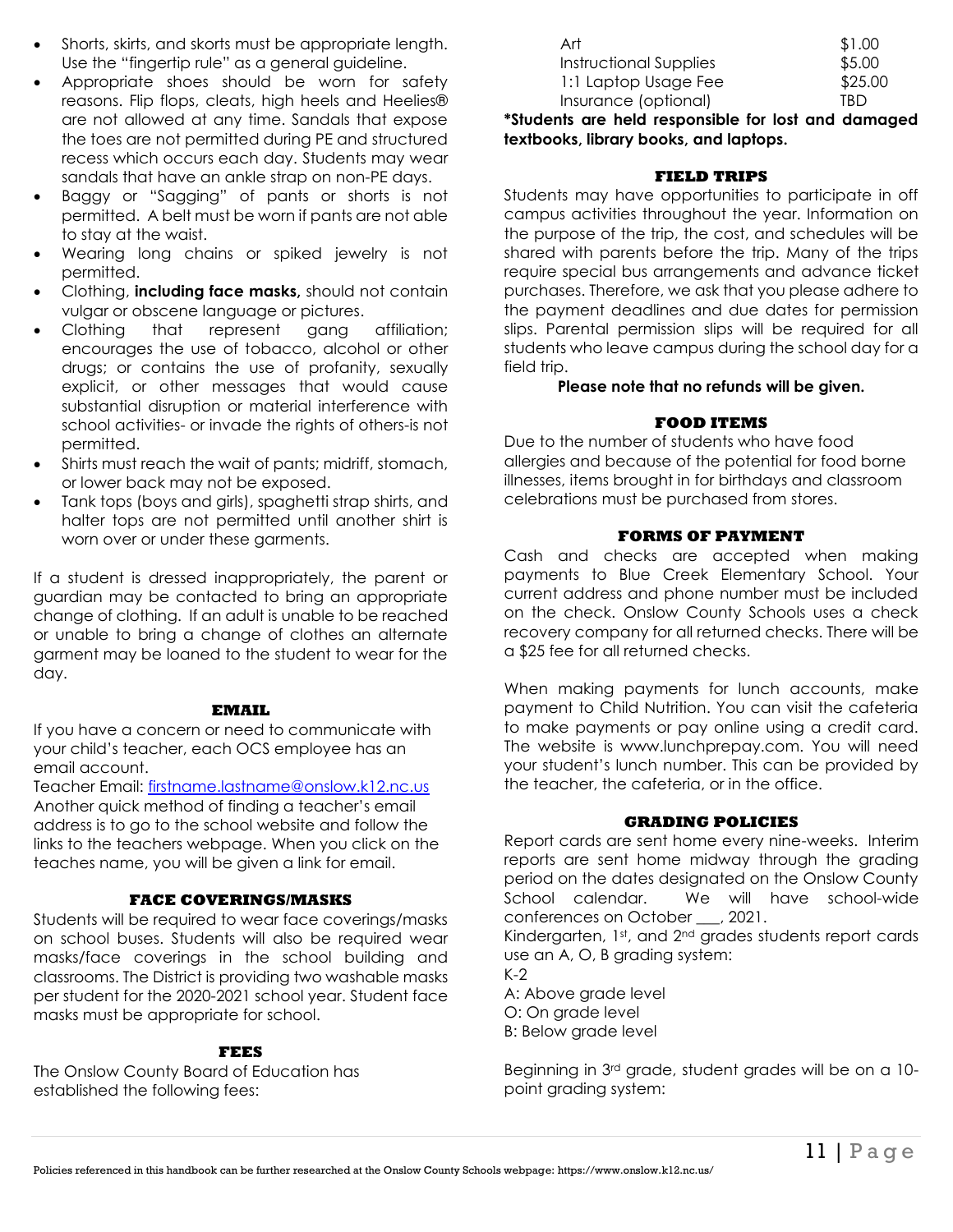$D = 60 - 69$  $F = 59 - Below$ 

#### A = 90-100 Parents may also log into the  $B = 80 - 89$  parent portal to view student  $C = 70 - 79$  grades and progress.

#### **HEARING SCREENINGS**

Onslow County Schools provides mass hearing screenings to all preschool, kindergarten, and 1st graders. In addition, any student can receive a hearing screening with a verbal or written request from a teacher or parent. If you do not want your child to be screened or if you have questions, please contact: Katie Wegman, Au.D., CCC-A, Educational Audiologist 910-455-2211 x 20243

[katie.wegman@onslow.k12.nc.us](mailto:katie.wegman@onslow.k12.nc.us)

#### **HEAD LICE**

Head lice are blood-sucking insects that live on the scalp and hair of humans. They are transmitted by direct contact with others who are infested, wearing infested clothing, using infested combs and brushes, and other types of contact. Students will be checked periodically by teachers and assistants for head lice. The school recommends that you check your child regularly at home as well. Students who have head lice must be picked up from school immediately for treatment. Students who return after having head lice must be brought in by a parent and checked by the school's nurse, or office personnel. Students may not ride the bus until they have been cleared from the office.

#### **HOMEWORK**

The purpose of homework assignments is to reinforce what is being taught in the classroom, develop good study habits, and promote parent involvement in schooling. Students in all grade levels will be assigned homework. These assignments will be structured in a manner that students can successfully complete them independently. Homework is an integral and relevant part of every student's instructional program. Assignments will be brief and allow enough time for independent reding and extracurricular activities outside of school.

#### **HONOR ROLL AND PRINCIPAL'S LIST**

Students should be recognized for academic achievements throughout the year. **The Honor Roll** recognition will be given to students meeting specific criteria. Students must be working on or above grade level and receive no grade below A or B in any area. Handwriting will not be a determining factor in this honor. The students will be recognized by the local newspaper for this achievement, as well as through school/community promotions.

Those students who are exhibiting exemplary performance in the classroom will be recognized with

the honor of **Principal's List**. These students must be working on or above grade level and maintain all A's, with the exception of handwriting. We hope to encourage students to work hard to earn this honor. Recognition will be provided via the local newspaper and through school/community promotions.

#### **IMMUNIZATIONS**

Blue Creek Elementary follows all state laws regarding childhood immunizations. Within the first 30 calendar days of his/her first enrollment date, each student must show evidence of immunizations based on requirements of G.S. 130A-154(b). Please contact the school nurse if you have any questions.

#### **INCLEMENT WEATHER**

In the event of inclement weather, parents and students should listen to the local radio and TV stations for the latest school closing and delays. You may also call 910-989-2211 for school closing information.

**In the event of a 2-hour delay, students should arrive at their designated bus stops exactly 2 hours later than normal.** If bad weather or potentially hazardous conditions result in the early release of students, information about school closings will be announced on local radio and television stations. Make arrangements in advance to prepare for such emergencies and ensure proper supervision will be at home when the student arrives off the bus.

It is imperative that the school has the most up-to-date contact information on file for each student. Please contact the data manager to update your contact information if it changes throughout the school year.

#### **LUNCH/MEALS**

Onslow County Schools provides nutritious breakfast and lunch meals designed to meet the USDA federal guidelines and nutrition standards for school meals. These guidelines limit the amount of fat, sodium, and sugar in meal selections and encourage increased consumption of fresh fruits, vegetables, whole grain products, and calcium rich foods. Well-balanced breakfasts and lunches contribute to the success in the classroom and students' academic performance. Menus are available on the Onslow County Schools website at [www.onslow.k12.nc.us](http://www.onslow.k12.nc.us/) and in local media.

Meal prices are \$1.25 for breakfast and are \$2.25 for lunch. Reduced price breakfast is provided at no cost and reduced lunch cost is \$ .40. Supplemental a la carte items that meet the Smart Snack guidelines are available for additional purchase. Parents/Guardians may request restrictions for students with a written note sent to the cafeteria. Students in grades K-8 with no money will be fed and charged for a meal only. No a la carte items will be charged. **Families are responsible**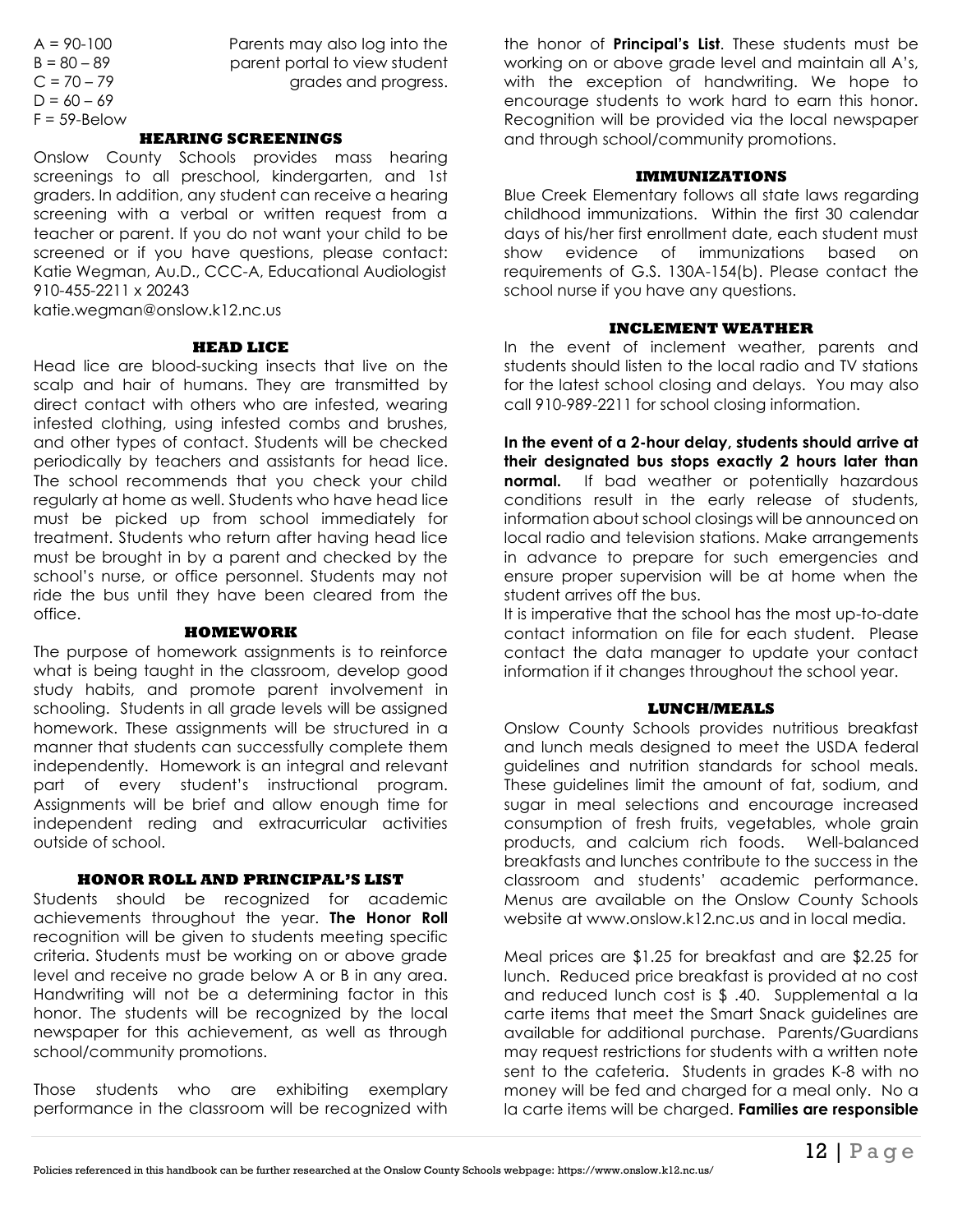**for all meal costs for food eaten by the student until the new meal application has been approved and any charges accrued until that approval.** A parent/guardian may request a copy of their student's account. For any information, contact the school cafeteria manager at 910-347-1717.

Payment for purchases in the cafeteria may be made by cash or check to the school cafeteria. Please do not send money to the school office. Other methods of payment are debit/credit card online at [www.k12paymentcenter.com.](http://www.k12paymentcenter.com/)

Meal applications for free or reduced meals can be found online at [www.lunchapplication.com.](http://www.lunchapplication.com/) This is the quickest method. **Only one application per household**  should be completed. Return meal applications to the school cafeteria or the school nutrition central office. If you do not receive notification for **all (each individual child)** students in the household, please notify the school nutrition central office immediately.

#### **MEDICATION**

Onslow County Board of Education has in effect a policy for the administration of medications to students during the school day. Every effort should be made to give medications at home before or after school. Students who must take any type of prescription medication during the school day must have a completed "Permission for Prescribed Medication Form" (available in the school office) signed by both doctor and parent/guardian prior to the medication being dispensed. Students may not transport medication to and from campus. All medication is to be registered with the school nurse in an appropriately labeled container. School personnel are not allowed to dispense over the counter (OTC) medication to students without a doctor's prescription and completion of the proper form.

#### **MOMENT OF SILENCE**

The Onslow County Board of Education has adopted the following policy for all schools:

"A moment of silence shall be observed at the beginning of each day in all grades in the school system. The moment of silence may not exceed one minute in length, must be completely unstructured and free of influence from any source and no other activity shall be allowed during that time."

#### **NATIONAL ELEMENTARY HONOR SOCIETY**

BCE is an official chapter of the National Elementary Honor Society. Students in 4th and 5th grades can qualify for induction into the National Elementary

Honor Society based on their citizenship and academic performance in elementary school.

If you would like more information on the National Elementary Honor Society, please contact the school and ask to speak with the National Elementary Honor Society advisor.

#### **NEWSLETTERS/BLACKABORD**

School newsletters are sent home each month electronically and are also available on the school website.

<https://www.onslow.k12.nc.us/bluecreekes>

Blackboard is also utilized to send automated phone messages each week to parents/guardians regarding a wide variety of school events. It is imperative that the school has the most up-to-date contact information on file for each student, so that you can stay update regarding school happenings. Please contact the data manager to update your contact information if it changes throughout the school year.

#### **PARENT TEACHER ORGANIZATION**

Blue Creek does have a parent-teacher organization. The school needs all parents to be active in this organization. The structure and time of meetings will be published at the beginning of the school year. Please see the receptionist for more information.

#### **PROMOTION**

Onslow County School System promotion standards are:

**K-2 Promotion Requirements** By the end of kindergarten and first grade, progress on the Onslow County School System K-2 Literacy and Math Assessment shall be considered for promotion to the next grade. By the end of second grade, students will have acquired on-grade level proficiency as determined by the Onslow County School System K-2 Literacy and Math Assessments to be promoted to the next grade level.

**3-5 Promotion Requirements** Students in grades three through five shall demonstrate proficiency with an achievement score at Level III or above in both reading and mathematics on the NC End-of-Grade tests to be promoted to the next grade. In grades three through five, subject and grade requirements shall be considered for promotion. Students must receive a passing grade in reading and math on their report card.

#### **§ 115C-288. Powers and duties of principal.**

(a) To Grade and Classify Pupils. – The principal shall have authority to grade and classify pupils.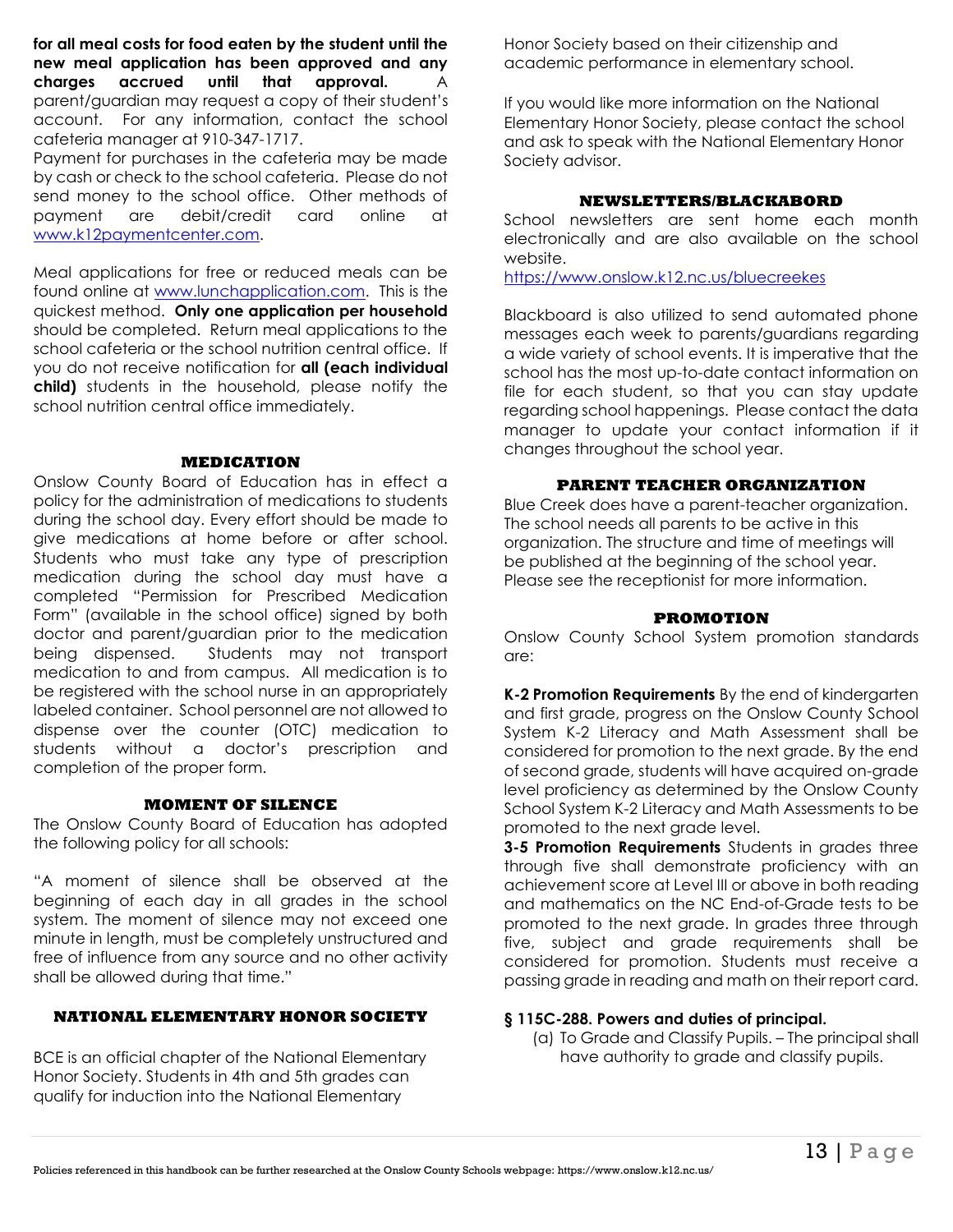#### **RECORDINGS**

Any video, audio, or photographic recording in classrooms or other areas designated for student learning without prior consent from the teacher and/or school administration is strictly prohibited.

#### **SAFETY**

- 1. Emergency Drills As a part of our Safe School Plan, we will practice safety drills on a regular basis. It is important that you stress the importance of participating seriously in the drills in order for your child to build mature, inner resources needed for emergencies. Fire and emergency drills are held in accordance with state regulations.
- 2. Loading and Unloading Your Child at School Students may be dropped off in the front of the school where staff is assisting with car doors. Students should **not** be dropped off in other areas or escorted to class from the parking areas by older siblings under the age of 16. Please use extreme caution.

#### **SCHOOL COUNSELOR**

Blue Creek has a School Counselor who conducts small group, whole class, and individual counseling sessions. The counselor is available to assist students and parents who are experiencing school related problems with their child and to assist/teach units needed by students. Please call the school to schedule conferences with the counselor as needed. Informative parent sessions will be scheduled during the school year by the guidance counselor. Additional information will be sent home concerning the dates, time, sessions being offered, and speakers for these sessions.

#### **SCHOOL HOURS**

The school day begins at **7:00 a.m.** Students who arrive to school after **7:30 a.m.** are considered tardy and must be checked into the office by a parent or guardian. Dismissal for students is 2:10 p.m. (see also; Dismissal & Early Release)

#### **SCHOOL FEES**

Instructional Supply Fee \$5.00 Art Fee \$1.00 Non-Refundable Laptop Usage Fee \$25.00 (Kindergarten thru 5th grade) Student Insurance (Optional) \$10.00 School fees may be paid online <https://onslow.schoolcashonline.com/>

#### **SNACKS**

Students are encouraged to bring a snack to school each day. Students may also purchase supplemental items during their lunch period in the cafeteria. In response to health and safety concerns, all snacks and treats brought to share, such as for birthdays, class snacks, and holidays, must be purchased from a store and within the expiration period. **A scheduled snack** 

**time will be established by the classroom teacher. Students are only permitted to eat during their designated snack time.** 

#### **STUDENT CLASS PLACEMENT**

In making plans for class assignments each year, students will be assigned by the administration with input from the staff. The staff will consider factors such as learning styles, student interaction, class size, and student/ teacher relationships. This process is important in order to create positive class environments. Teacher assignments to the class groups are completed over the summer and take into consideration teaching styles and interpersonal needs of students.

Parents may wish to share specific information regarding their child's learning style to aid in the process. Any of this information should be put in writing to the administration with specific details noted for consideration. Parent input is crucial to a student's success; however, **it is not possible to honor parent requests for specific teachers.**

#### **STUDENT RECORDS**

Pursuant to the Family Education Rights and Privacy Act (FERPA), & the OC Board of Education, parents of students under 18 years of age have the right to inspect school records. Parents/Guardians that move to a new address, obtain a new work phone number, or obtain a new home telephone number should call the school and provide the office with their new demographic information. It is important that all student information is kept up to date so parents can be contacted if necessary.

**Directory Information**: Onslow County Board of Education classified the following as directory information: name, school, grade level, participation in officially recognized activities and sports, weight and height of members of athletic teams and degrees and awards received. School officials may release this information to any person without the consent of the parent or student. Any parent who objects to the release of any or all of this information without consent must notify in writing the principal of the school where the records are kept within 30 days. The objection must state what information the parent or student does not want classified as directory information. If no objection is received within 30 days, the information will be classified as directory information until the beginning of the next school year.